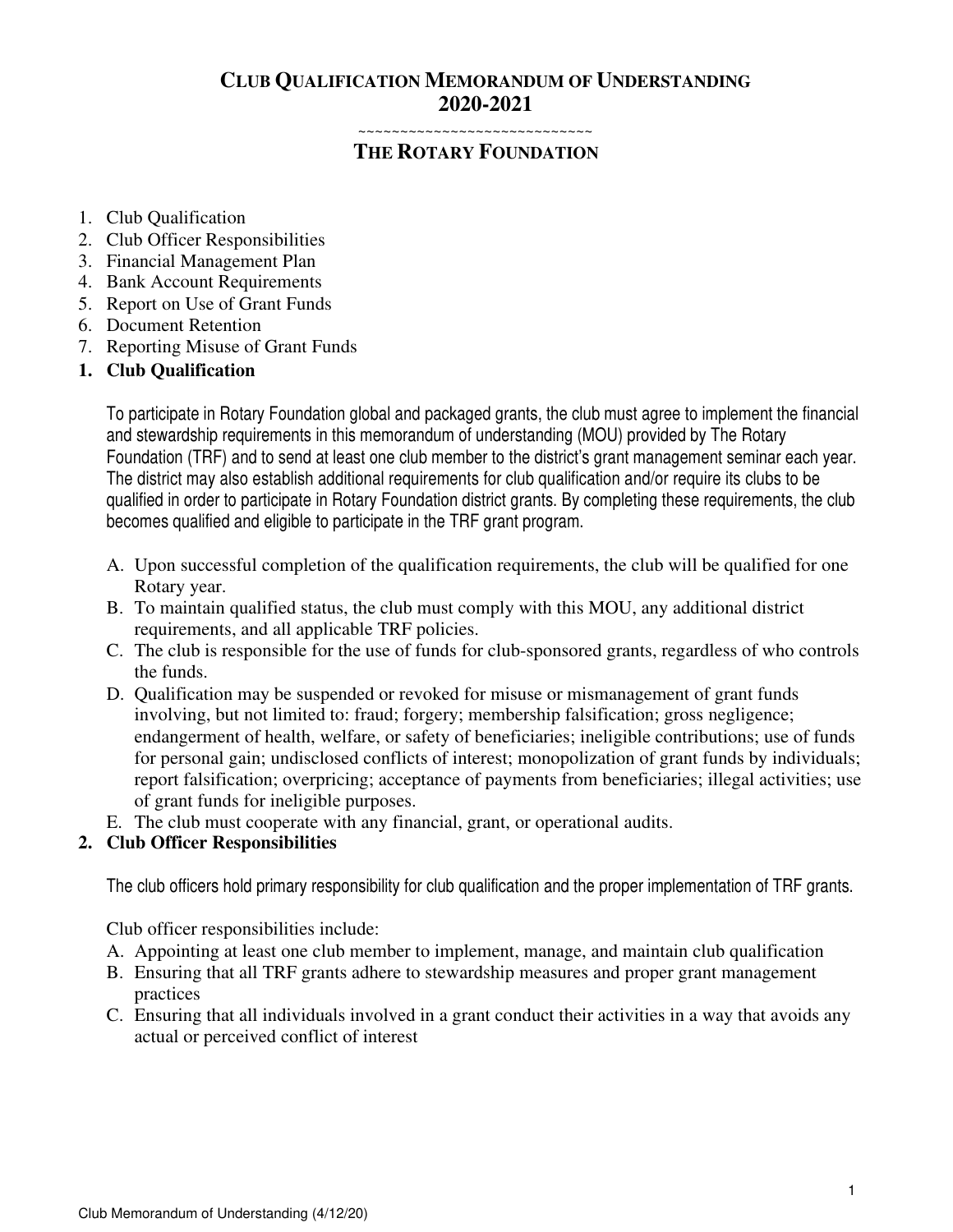### **3. Financial Management Plan**

The club must have a written financial management plan to provide consistent administration of grant funds.

The financial management plan must include procedures to

- A. Maintain a standard set of accounts, which includes a complete record of all receipts and disbursements of grant funds
- B. Disburse grant funds, as appropriate
- C. Maintain segregation of duties for handling funds
- D. Establish an inventory system for equipment and other assets purchased with grant funds, and maintain records for items that are purchased, produced, or distributed through grant activities
- E. Ensure that all grant activities, including the conversion of funds, comply with local law

### **4. Bank Account Requirements**

In order to receive grant funds, the club must have a dedicated bank account that is used solely for receiving and disbursing TRF grant funds.

- A. The club bank account must
	- 1. Have a minimum of two Rotarian signatories from the club for disbursements
	- 2. Be a low- or noninterest-bearing account
- B. Any interest earned must be documented and used for eligible, approved grant activities, or returned to TRF.
- C. A separate account should be opened for each club-sponsored grant, and the name of the account should clearly identify its use for grant funds.
- D. Grant funds may not be deposited in investment accounts including, but not limited to, mutual funds, certificates of deposit, bonds, and stocks.
- E. Bank statements must be available to support receipt and use of TRF grant funds.
- F. The club must maintain a written plan for transferring custody of the bank accounts in the event of a change in signatories.

### **5. Report on Use of Grant Funds**

The club must adhere to all TRF reporting requirements. Grant reporting is a key aspect of grant management and stewardship, as it informs TRF of the grant's progress and how funds are spent.

### **6. Document Retention**

The club must establish and maintain appropriate recordkeeping systems to preserve important documents related to qualification and TRF grants. Retaining these documents supports transparency in grant management and assists in the preparation for audits or financial assessments.

- A. Documents that must be maintained include, but are not limited to:
	- 1. Bank information, including copies of past statements
	- 2. Club qualification documents including a copy of the signed club MOU
	- 3. Documented plans and procedures, including:
		- a. Financial management plan
		- b. Procedure for storing documents and archives
		- c. Succession plan for bank account signatories and retention of information and documentation
	- 4. Information related to grants, including receipts and invoices for all purchases
- B. Club records must be accessible and available to Rotarians in the club and at the request of the district.
- C. Documents must be maintained for a minimum of five years, or longer if required by local law.